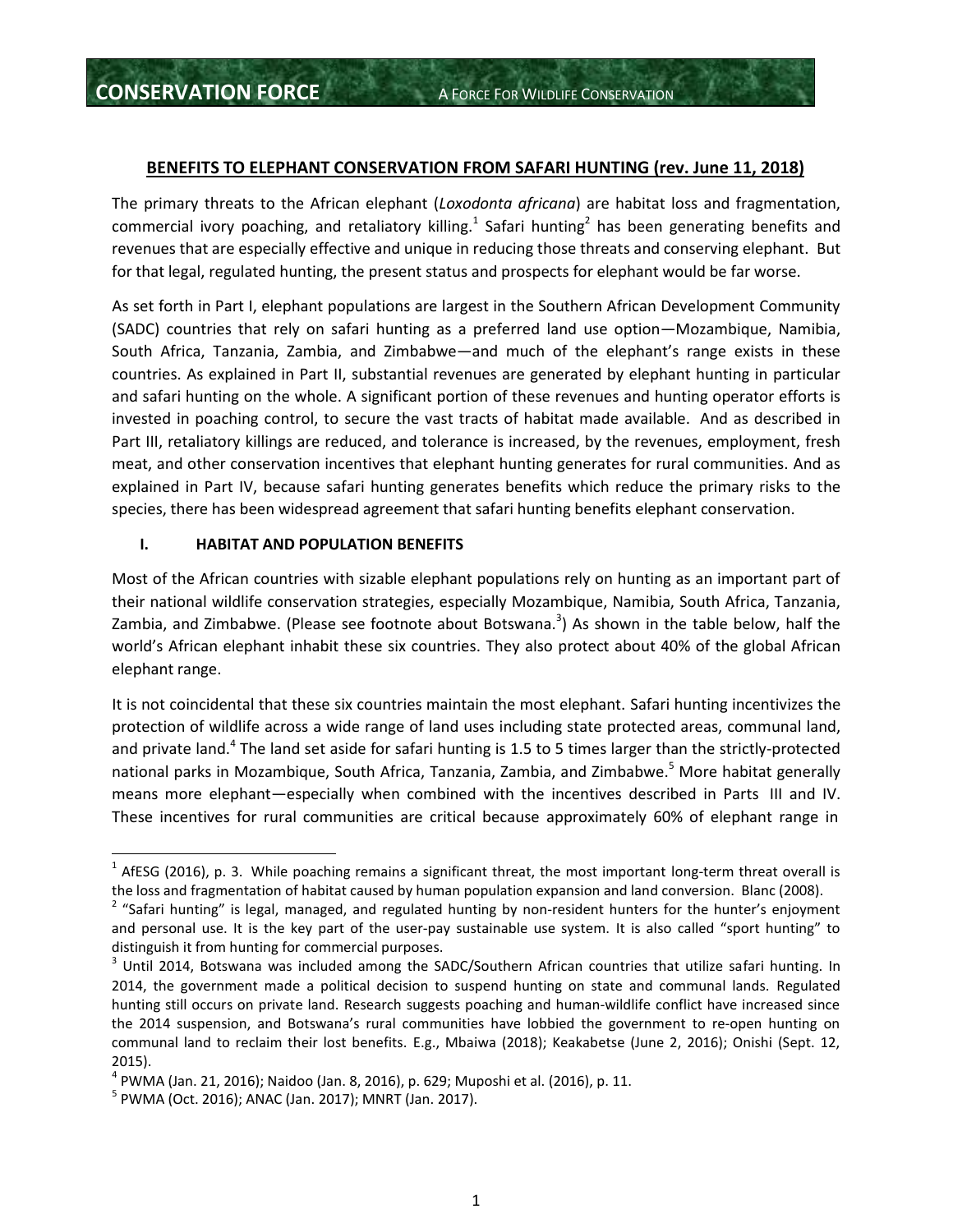Southern Africa is in communal lands outside strictly-protected national park boundaries.<sup>6</sup> But for the incentives generated from safari hunting, most of this land would be used for crops, livestock, or other human purposes—not wildlife or its protection or management.<sup>7</sup>

Safari hunting does not just occupy the largest share of wildlife habitat. It excels as a driver and means for restoring habitat and has facilitated the recovery of formerly endangered species like black wildebeest, bontebok, and white rhinoceros, among others. Safar hunting has had "a pivotal role in the rehabilitation of degraded wildlife areas."<sup>8</sup> It was also "the primary driver for the shift to game ranching and provided the entry point for most landowners into wildlife-based land uses," including the entry point for rural communities to invest in wildlife. It is "a key land use in most conservancies."<sup>9</sup>

| <b>Country</b>             | Size of<br><b>Country</b> | <b>Est. Elephant</b><br>Range | % of Global<br>Range | <b>Elephant Est.</b><br>(not incl. +/) <sup>10</sup> | % of Global<br>Est. |
|----------------------------|---------------------------|-------------------------------|----------------------|------------------------------------------------------|---------------------|
| Mozambique                 | 801,590 $km^2$            | 320,402 $km^2$                | 10.2%                | 10,884                                               | 2.62%               |
| Namibia                    | 825,418 $km2$             | 164,069 km <sup>2</sup>       | 5.24%                | 22,754                                               | 5.48%               |
| South Africa               | 2,345,410 km <sup>2</sup> | 30,651 $km^2$                 | 0.98%                | 18,841                                               | 4.54%               |
| Zambia                     | 752,610 $km^2$            | 170,466 $km2$                 | 5.44%                | 21,967                                               | 5.29%               |
| Zimbabwe                   | 390,580 $km2$             | 81,228 $km^2$                 | 2.60%                | 82,630                                               | 19.9%               |
| Tanzania                   | 945,090 $km^2$            | 389,921 $km^2$                | 12.4%                | 50,433                                               | 12.1%               |
| <b>TOTAL</b>               | 6,060,698 $km^2$          | $1,156,737$ km <sup>2</sup>   | 36.9%                | 207,509                                              | 50.0%               |
| <b>CONTINENTAL TOTAL11</b> |                           | 3,132,231 $km2$               |                      | 415,428                                              |                     |

*Estimated Elephant Populations and Range of Countries that Rely on Safari Hunting*

# **II. NET GAIN: BIOLOGICALLY INSIGNIFICANT OFFTAKES BUT SUBSTANTIAL REVENUES**

Elephant hunting quotas are set too low to cause population declines or to be biologically significant. In fact, hunted elephant are typically old males that have passed on their genes, and the hunting ultimately may improve population growth and genetics by removing older bulls that monopolize female elephant.<sup>12</sup> Quotas are set between 0.3% and 0.5% of area populations.<sup>13</sup> Additional sex, age, and tusk size restrictions substantially reduce offtakes below the very low quotas. On average hunting offtakes represent a quarter of a percent of the national elephant population. These offtakes generate revenues that are invested in essential anti-poaching, wildlife management, and rural community incentives.<sup>14</sup> In short, hunting saves more elephant than are taken. It is a conservation activity designed by experts that provides a net gain which grows the hunted populations (see more below).

<sup>6</sup> AfESG (2016), p. 138.

 $^7$  Cooney et al. (2017), p. 5-7; Anderson et al. (Nov. 29, 2017); Dickman (Nov. 24, 2017); Lindsey et al. (2012), p. 7-9.  $^8$  Lindsey (2009); see also Lindsey (2007).

<sup>&</sup>lt;sup>9</sup> Lindsey (2009).

<sup>&</sup>lt;sup>10</sup> Estimates based on aerial strata surveys—like most of the estimates in the AfESGH Report—tend to undercount the true number of elephant present. AfESG (2016), p. 2.

<sup>&</sup>lt;sup>11</sup> AfESG (2016). Compare the elephant population of Kenya, a country that prohibited most hunting since 1977: Size: 582,650 km<sup>2</sup>, Estimated elephant range: 130,725; Estimated elephant population: 22,809.

 $12$  E.g., PWMA (May 16, 2014); Martin (Apr. 2005).

<sup>13</sup> E.g., PWMA (July 20, 2015).

 $14$  E.g., PWMA (Oct. 2016); NACSO (2016), p. 10.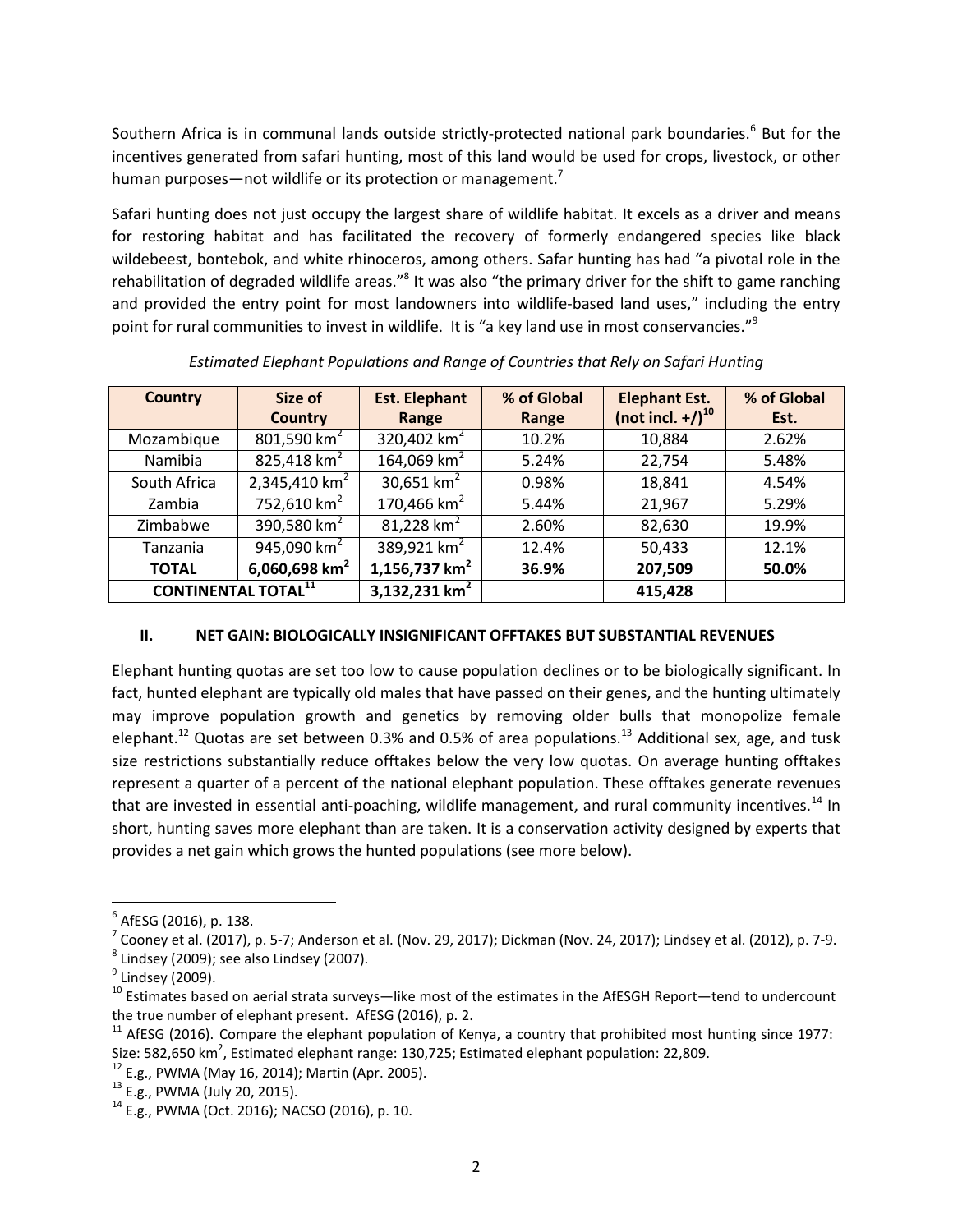#### **A. The Utilization of Revenue from Elephant Hunting**

Safari hunting generates important revenues for wildlife management authorities, hunting operators, and rural communities. For that reason it is called "conservation hunting." Elephant was the source of most hunting revenue in Namibia, Zimbabwe, and Mozambique and the fourth‐highest source of revenue in Tanzania prior to the April 2014 suspension of elephant trophy imports by the U.S. Fish and Wildlife Service.<sup>15</sup> A significant portion of these revenues is directed to wildlife department operating budgets and used for anti‐poaching/enforcement, and to community development. Government wildlife authorities typically receive the fees from hunting on state land; operators receive daily fees paid by the client; and local communities receive all fees from hunting on communal land in Namibia and Zimbabwe, half or more of those fees in Tanzania and Zambia, and 20% to 30% in Mozambique.<sup>16</sup>

Elephant hunting quota limits, actual offtakes, and revenues are summarized in the table below. (Law enforcement and poaching control expenditures are included in the next table.)

| <b>Country</b>             | <b>Hunting Offtake</b><br>Quota (Year) | <b>CITES Export</b><br>Quota (Year) | <b>Actual Hunting</b><br><b>Offtake (Year)</b> | <b>Trophy Fee Revenue</b><br>(Year) |
|----------------------------|----------------------------------------|-------------------------------------|------------------------------------------------|-------------------------------------|
| Namibia <sup>17</sup>      |                                        | 90 (2013)                           | 69 (2013)                                      | \$917,458(2013)                     |
| South Africa <sup>18</sup> |                                        | 150 (2012)                          | 33 (2012)                                      | \$1,194,600 (2012)                  |
| Tanzania <sup>19</sup>     | 200 (2012)                             | 200 (2012)                          | 43 (2012)                                      | $\sim$ \$1 million (avg.            |
|                            | 200 (2013)                             | 200 (2013)                          | 35 (2013)                                      | trophy fees/year                    |
|                            | 100 (2014)                             | 100 (2014)                          | 7(2014)                                        | in 2012 and 2013)                   |
|                            | 100 (2015)                             | 100 (2015)                          | 3(2015)                                        |                                     |
|                            | 100 (2016)                             | 100 (2016)                          | 0(2016)                                        |                                     |
| Zambia <sup>20</sup>       | 36 (2015)                              | 80 (2015)                           | 3(2015)                                        | \$30,000(2015)                      |
|                            | 30 (2016)                              | 80 (2016)                           | 12 (2016)                                      | \$120,000 (2016)                    |
| Zimbabwe <sup>21</sup>     | 297 (2014)                             | 500 (2014)                          | 169 (2014)                                     | \$3,486,650 (2014)                  |
|                            | 246 (2015)                             | 500 (2015)                          | 277 (2015)                                     | \$1,676,950 (2015)                  |
|                            | 400 (2016)                             | 500 (2016)                          |                                                |                                     |

*Elephant Hunting Quotas, Actual Offtakes, and Elephant Trophy Fee Revenue*

# **B. Revenues from Hunting and Government Expenditures on Anti‐Poaching<sup>22</sup>**

Hunting funds important government wildlife infrastructure. A substantial percentage of these revenues is invested in poaching control. Because commercial ivory poaching financed and coordinated by criminal syndicates is the greatest threat to the global elephant population, the contribution from hunting activities is significant, especially because of the remoteness and breadth of hunting areas. Government anti‐poaching/law enforcement expenditures are included in the chart below.

 $^{15}$  Lindsay et al. (2012), p. 6.

<sup>&</sup>lt;sup>16</sup> Conservation Force (updated 2018).

<sup>17</sup> Naidoo et al. (Jan. 8, 2016), p. 635.

<sup>18</sup> DiMinin et al. (Jan. 2016), p. 99.

<sup>19</sup> MNRT/WD (Jan. 21, 2015); MNRT (Nov. 2016).

<sup>&</sup>lt;sup>20</sup> DNPW (2015); DNPW (Mar. 31, 2017).

 $21$  PWMA (July 20, 2015); PWMA (Oct. 2016); CAMPFIRE Association (Dec. 2016).

<sup>&</sup>lt;sup>22</sup> Please also see Conservation Force's Fact Sheet on "The Surprising Benefits of Lion Safari Hunting."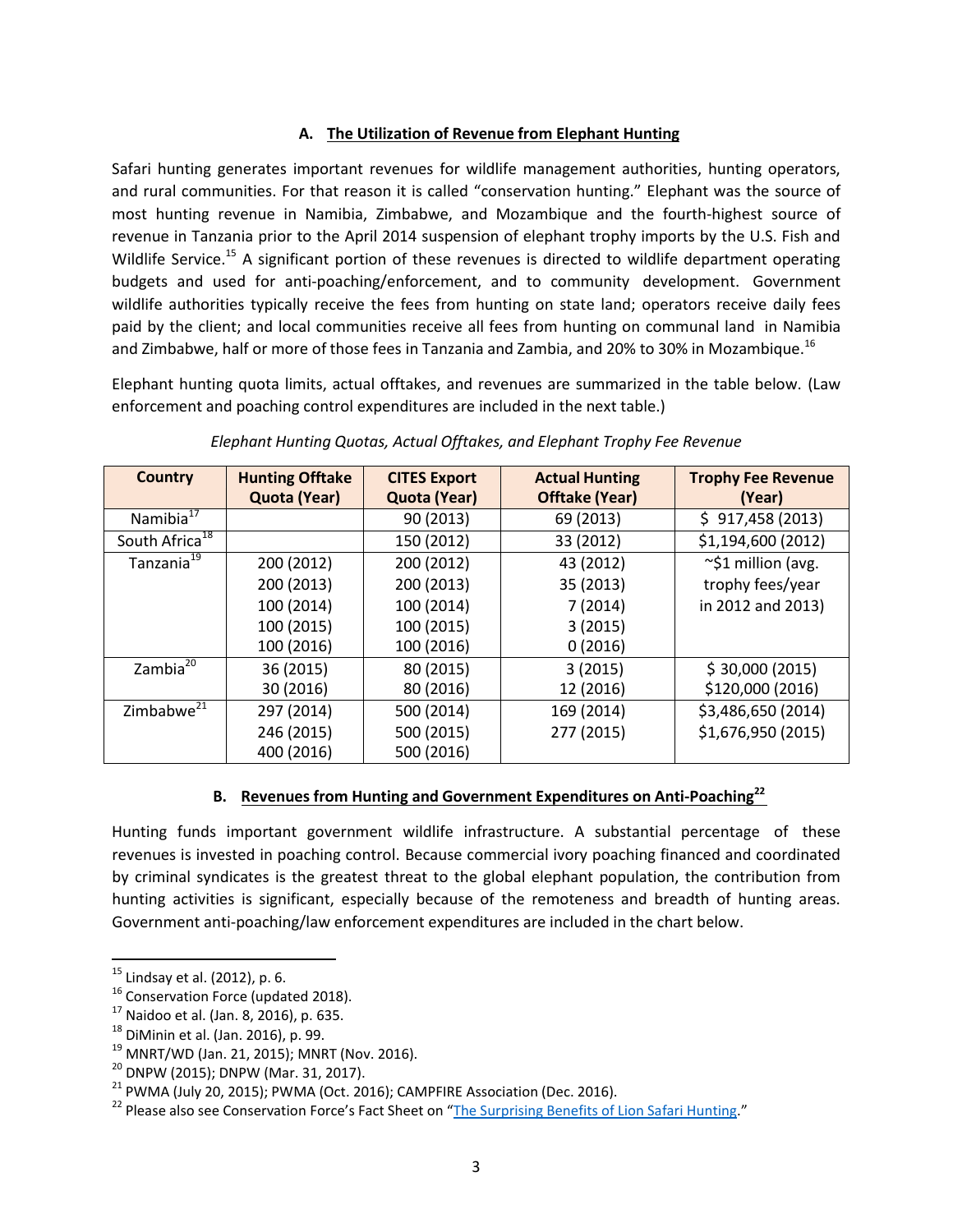| <b>Country Authority</b>     | <b>Hunting Fee Revenues (Year)</b>                 | <b>Anti-Poaching Expenditures</b>                             |
|------------------------------|----------------------------------------------------|---------------------------------------------------------------|
| Mozambique                   | \$1,403,594 (2013)                                 | Comparable to hunting revenues                                |
| ANAC <sup>23</sup>           | \$1,174,531 (2014)<br>\$1,377,531 (2015; 2014 USD) | (100% used for game scout costs and<br>equipment) (2013-2015) |
| Namibia GPTF <sup>24</sup>   | \$3.3 million (2012 to Aug. 2016)                  | \$3.4 million (2012 to Aug. 2016)                             |
| Tanzania Wildlife            | $$15,917,431(2012/2013)$ (+ 5.4%)                  | \$7,179,806 (2012/2013)                                       |
| Division <sup>25</sup>       | $$16,723,425 (2013/2014) (+ 4.8%)$                 | \$7,253,611 (2013/2014)                                       |
|                              | \$16,277,373 (2014/2015) (- 2.7%)                  | \$6,780,398 (2014/2015)                                       |
|                              | \$12,971,815 (2015/2016) (- 25.5%)                 |                                                               |
| Zambia Wildlife              | \$5.24 million (2012)                              | \$1.2 million (2013)                                          |
| Authority/DNPW <sup>26</sup> | \$937,552 (2013 - moratorium)                      | \$788,000 (2013)                                              |
|                              | \$717,705 (2014 - moratorium)                      | \$1.1 million (2014)                                          |
|                              | \$2.6 million (2015)                               | \$4.3 million (2015; budgeted)                                |
| Zimbabwe <sup>27</sup>       | \$5,144,579 (2012)                                 | <b>Enforcement in Safari Areas:</b>                           |
|                              | \$5,760,339 (2013)                                 | \$3.2 million (2014)                                          |
|                              | \$5,072,493 (2014)                                 |                                                               |
|                              | \$3,256,698 (2015)                                 |                                                               |

**Note:** Under Zambia's new wildlife law, the DNPW will receive funding from the government treasury; in Zimbabwe, hunting revenues are also used for enforcement in National Parks.

#### **C. Anti‐Poaching Success**

The Convention on International Trade in Endangered Species' (CITES) "Monitoring the Illegal Killing of Elephant" (MIKE) program collects data on elephant mortalities and causes of death to advise range states on appropriate management and enforcement decisions. MIKE evaluates relative poaching levels based on the "Proportion of Illegally Killed Elephant" (PIKE), calculated as the number of illegally killed elephants divided by the total number of elephant carcasses observed. A PIKE value of 0.5 or above implies that more elephant died from illegal killing than from natural causes, $^{28}$  suggesting a declining elephant population.

While poaching does occur in Southern Africa, $^{29}$  the PIKE value in this region has never exceeded the 0.5 sustainability threshold. This data supports the conclusion that safari hunting helps reduce the overall

<sup>&</sup>lt;sup>23</sup> ANAC (Nov. 28, 2016).

<sup>&</sup>lt;sup>24</sup> GPTF (Sept. 2016).

 $^{25}$  United Republic of Tanzania (Nov. 2015); TAWA et al. (June 2016, updated June 2017).

 $26$  ZAWA (Nov. 8-13, 2015); DNPW (May 2016); ZAWA (2015). From 2010 to 2012, prior to the national moratorium on hunting, hunting fees made up approximately 32% of the former Zambian Wildlife Authority's revenues.

<sup>&</sup>lt;sup>27</sup> PWMA (July 20, 2015); PWMA (Oct. 2016). From 2010-2014, hunting fees made up approximately 22% of the Parks and Wildlife Management Authority's revenue. That percentage declined since 2014. The Authority's share of fees is lower than in some countries because the right to receive hunting fees on communal and private land is devolved to the land holder under Zimbabwean law.

<sup>&</sup>lt;sup>28</sup> CITES/Monitoring the Illegal Killing of Elephants (MIKE). PIKE is independent of enforcement efforts at a given site and does not account for the elephant population size in that site.

<sup>&</sup>lt;sup>29</sup> Poaching has seriously impacted Mozambique's national elephant population. The government has implemented poaching control measures (ANAC (2016); ANAC (Jan. 2017)), but the progress is slow. Poaching has reduced local populations in Zimbabwe and Zambia, although the extent of ivory poaching (versus meat poaching) is unclear.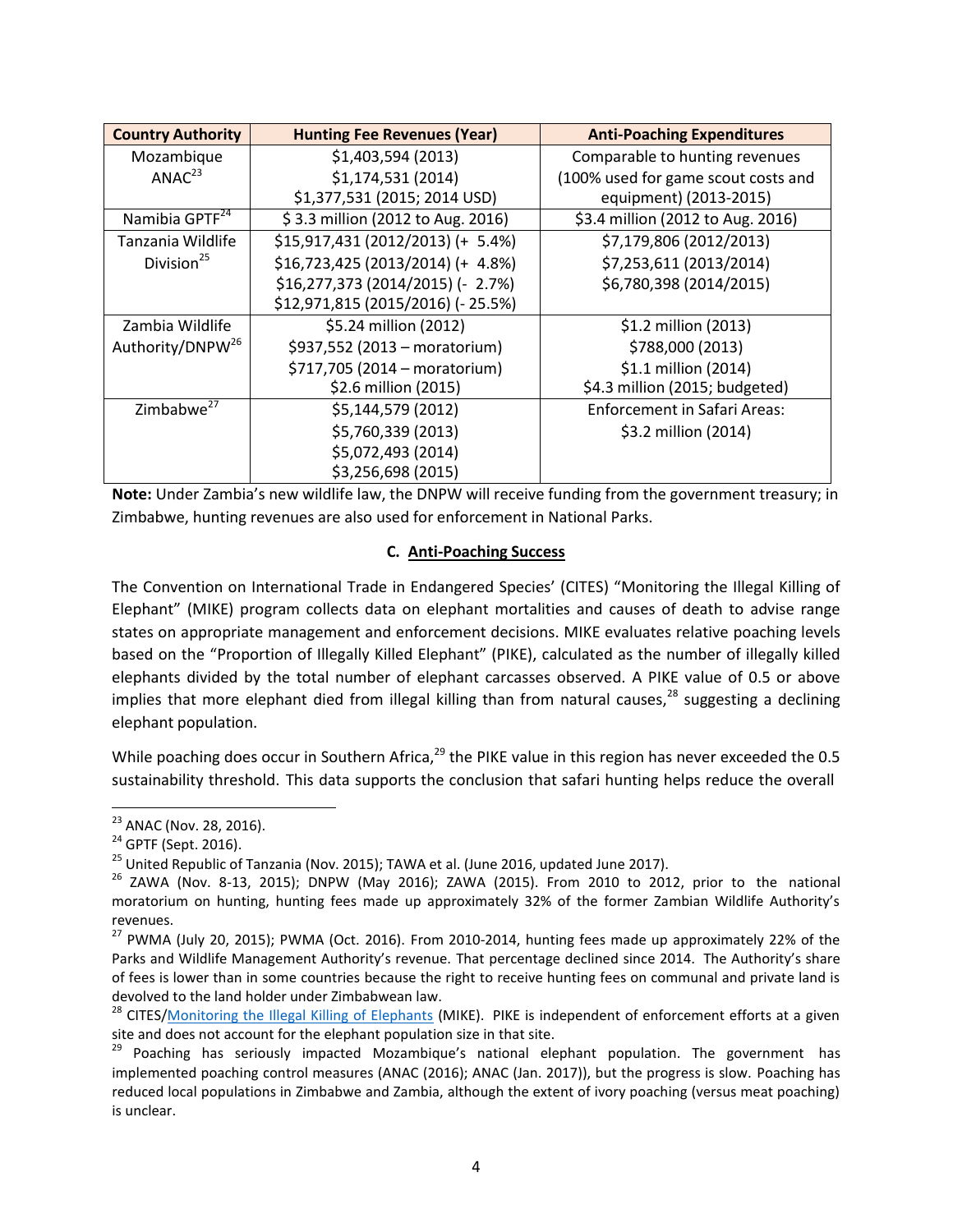impact of poaching on elephant populations across a wide range of land tenures—likely due to increased enforcement revenues (see above) and private sector anti‐poaching contributions (see below).

The PIKE value in East Africa increased above 0.5 in 2011 to 2013 as Tanzania faced a poaching crisis. The government of Tanzania implemented extensive anti‐poaching measures, and the proportion of illegally‐killed elephant declined. (It must be acknowledged that hunting operators stepped‐up their anti-poaching contributions as well including one operator's payment of the salaries of an additional 100 scouts in the Selous Game Reserve.)<sup>30</sup> The PIKE value in East Africa has been under 0.5 since 2014.<sup>31</sup>



# **D. Operator Anti‐Poaching Contributions**

Occupancy and surveillance by hunting operators and accompanying government scouts deters poaching, but operators provide more than those ecosystem services. They employ, equip, and deploy game scout teams, increasing the number of "boots on the ground." Those additional patrols reduce poaching. A sample of 25 hunting companies in Tanzania (23), Zambia (1), and Zimbabwe (1) reported the arrests of 495 poachers and over 5,600 snares/gin traps picked up in 2015.<sup>33</sup> Assuming that onequarter were ivory poachers and one‐hundredth of the snares/traps would have injured or killed elephant, then 180 elephant were saved by the operator teams. Countless more poachers were deterred by these efforts. Operator anti‐poaching patrols in hunting areas bordering national parks reduce encroachment and create important buffer zones. $34$  No other activity provides more anti-

<sup>&</sup>lt;sup>30</sup> This operator, Eric Pasanisi, ultimately contributed almost \$2.3 million in anti-poaching from March 2012 through March 2015. E. Pasanisi, pers. comm. (2015). Unfortunately, due to the U.S. Fish and Wildlife Service's suspension of elephant and lion trophy imports from Tanzania and resultant decline in his U.S. client base, Mr. Pasanisi closed his hunting operation and surrendered his blocks to the wildlife authority in 2017/2018. E. Pasanisi, pers. comm. (2018).

 $31$  The countries with MIKE sites in East Africa include Eritrea (3), Kenya (4), Rwanda (1), and Tanzania (5). PIKE is also below 0.5 in these other countries (especially Kenya), which do not permit safari hunting.

<sup>&</sup>lt;sup>32</sup> CITES Secretariat (Nov. 2017).

<sup>&</sup>lt;sup>33</sup> Conservation Force (2016); Conservation Force (2017); Dande Anti-Poaching Unit, Results.

 $34$  E.g., DNPW (May 2016); TAWA et al. (June 2016, updated June 2017); PWMA (Oct. 2016); ANAC (Nov. 26, 2016).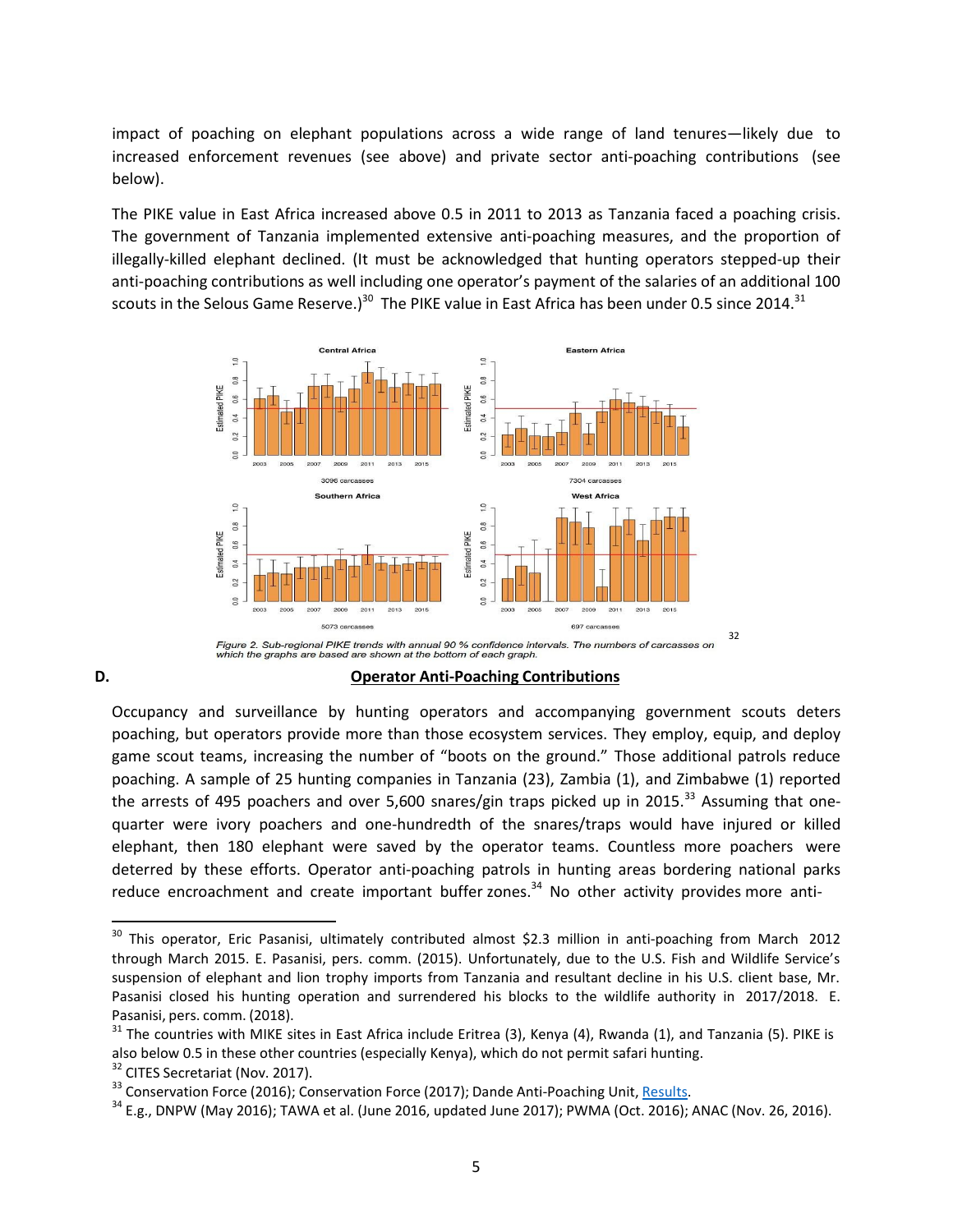poaching on more wildlife habitat than safari hunting.<sup>35</sup> Operators also donate vehicles, petrol, food, and other supplies to government scouts. These contributions increase national law enforcement capacity and reach.<sup>36</sup>

| <b>Country</b>           | <b>Op. Sample Size</b><br>(Concession Area) | <b>Total (Year)</b>     | <b>Est. Average Annual</b> |
|--------------------------|---------------------------------------------|-------------------------|----------------------------|
| Mozambique <sup>37</sup> | 13                                          | \$1,222,500 (2013-2015) | \$93,846                   |
| Tanzania <sup>38</sup>   | 13 parent companies,                        | \$1,683,263 (2013)      | \$62,343 (2013)            |
|                          | 27 subsidiaries                             | \$2,724,114 (2014)      | \$100,893 (2014)           |
|                          | $(121, 423 \text{ km}^2)$                   | \$2,309,779 (2015)      | \$85,547 (2015)            |
| Zambia <sup>39</sup>     | 4 (10,028 km <sup>2</sup> )                 | \$201,900 (2015)        | \$50,475                   |
| Zimbabwe <sup>40</sup>   | 15 (28,729 km <sup>2</sup> )                | \$1,319,562 (2015)      | \$87,971 (2015)            |

**Annual Operator Anti‐Poaching Expenditures (in addition to government fees paid)**

#### **III. RURAL COMMUNITY PARTICIPATION AND INCENTIVES**

Safari hunting is critical to reducing human encroachment into protected areas and human‐elephant conflict and retaliatory killings. Community game scouts, employed using revenues from safari hunting, extend poaching control into communal areas. For example, over 750 community game scouts patrol in Zambia at an expense of over \$38,000 per month; from 2010 to 2015, rural district councils in Zimbabwe spent \$1.77 million on law enforcement activities in CAMPFIRE areas.<sup>41</sup> Income, participation in decision-making including quota-setting, employment, meat distributions, and other incentives giving the elephant a positive value to offset the real costs of living side by side with the species.

# **A. Scope of Human‐Elephant Conflict**

The poor rural communities that must tolerate elephant will ultimately determine the fate of the species. These communities endure crop destruction and personal and even fatal injuries from elephant, especially during the harvest season. They can least afford such losses. For example, in the Zambezi, Kunene, and Erongo regions of Namibia's communal conservancies, there were approximately 775 elephant conflict incidents reported in 2016.<sup>42</sup> Zambia's wildlife authority received over 5,440 reports of crop or property damage and human injury caused by elephant from 2012 to 2014. Twenty‐ five people were killed. $43$ 

In Tanzania, from 2015 through September 2016, 27 people were killed by elephants and over 18,600 acres of crops were damaged or destroyed. The government paid over TZS 248,450,000 (approx.

<sup>&</sup>lt;sup>35</sup> Conservation Force (2016); Conservation Force (2017).

 $36$  E.g., MNRT/WD (Jan. 21, 2015) (noting that anti-poaching contributions of hunting operators reduce government anti‐poaching costs); PWMA (Oct. 2016).

 $37$  ANAC (Jan. 2017).

<sup>&</sup>lt;sup>38</sup> Conservation Force (2016).

<sup>&</sup>lt;sup>39</sup> Conservation Force (2017).

<sup>40</sup> PWMA (Oct. 2016).

<sup>&</sup>lt;sup>41</sup> DNPW (2016); PWMA (Oct. 2016); CAMPFIRE Association (Dec. 2016).

<sup>42</sup> NACSO (2016), p. 40‐43.

<sup>43</sup> ZAWA (2015).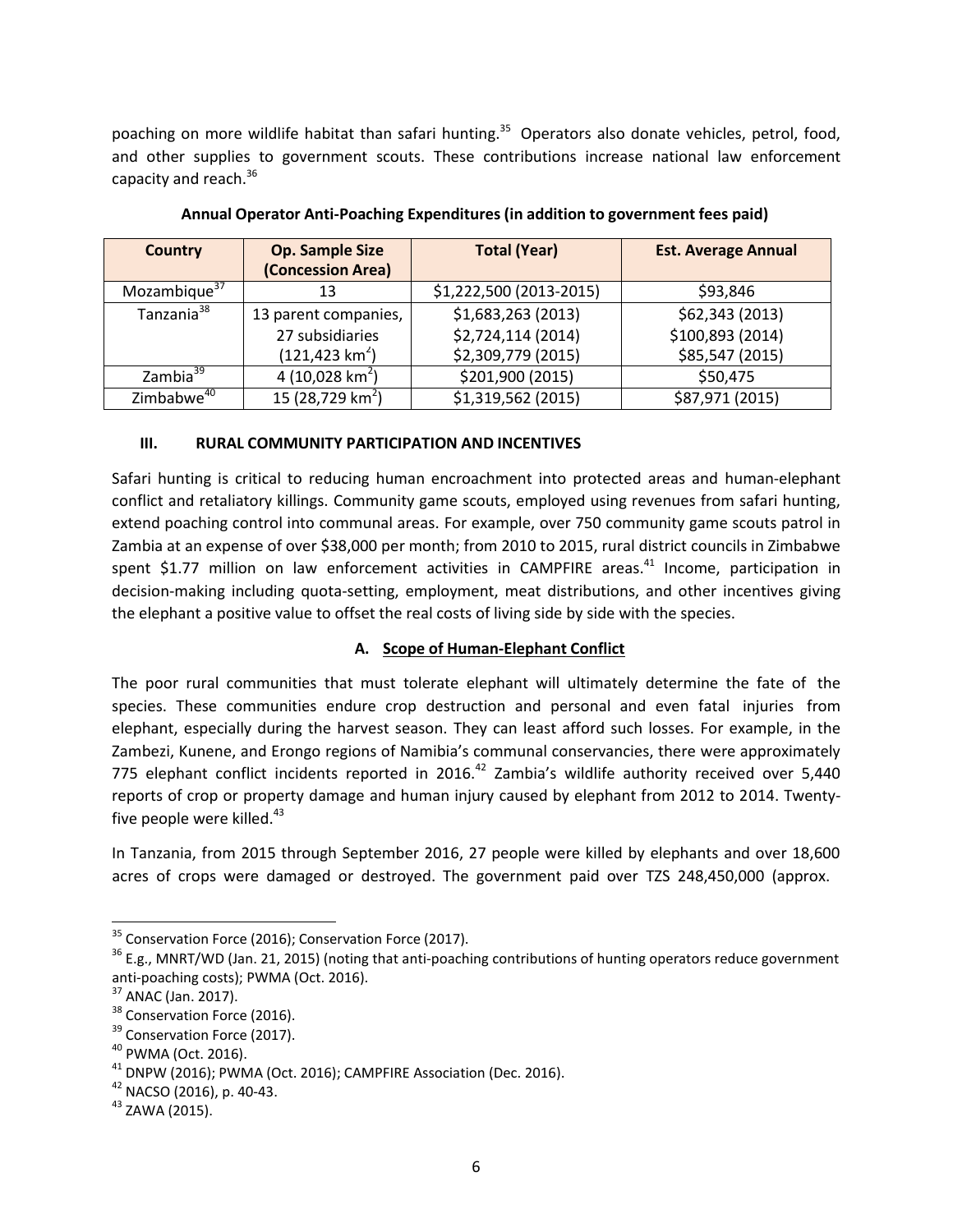\$109,824) in consolation payment in accordance with the provisions of the Wildlife Conservation (Dangerous Animals Damage Consolation) Regulations of 2011.<sup>44</sup>

In 2015, Zimbabwe's wildlife authority received 216 reports of elephant crop raiding or threats to human life. Four people were killed and five were injured. The number of people killed/injured was the highest for any species except crocodile.<sup>45</sup> In ten CAMPFIRE districts, an estimated 50 people were killed, and more than 7,000 hectares of crops were destroyed by elephants between 2010 and 2015. The financial loss of the crops could be as high as \$1 million.<sup>46</sup>

# **B. Offsetting Benefits from Safari Hunting**

Those injuries and losses are offset by significant revenues and incentives (e.g., meat, employment, conflict mitigation) from the hunting. Communities benefit the most from elephant hunts, which generate the most revenue of any game species, in Zimbabwe and Namibia—countries with strong community wildlife management programs. In both countries, the full trophy fees go directly to rural residents rather than to government wildlife authorities. The revenues improve local livelihoods and increase tolerance of conflict with elephant. $47$  As stated by Russell Train, founder of WWF-U.S., "elephant hunting 'provides the most efficient and cost‐effective form of producing economic benefits for local people that you can find."<sup>48</sup> And according to Dr. Hank Jenkins, past Chair of the CITES Animals Committee, elephant hunting is the "principal driver under‐pinning the economic success of community‐ based natural resource management schemes in Africa."<sup>49</sup> For example:

In 2014, most elephant were hunted in Zimbabwe's CAMPFIRE Areas: 55 compared to 49 in government Safari Areas and 19 in private conservancies.<sup>50</sup> Sixty to 70% of CAMPFIRE revenue is generated by elephant hunts. (The percentage was higher before the U.S. Fish and Wildlife Service suspension of elephant trophy imports from Zimbabwe in April 2014.)<sup>51</sup>

In the period from 2010 to 2015, elephant trophy fees generated \$7.13 million for CAMPFIRE, 64% of all revenues (averaging \$1.19 million per year). The revenues are used for law enforcement, administration and governance, and to support a variety of social services that benefit approximately 20% of Zimbabwe's population. Over ~800,000 households benefit from CAMPFIRE: ~200,000 directly and ~600,000 through social service benefits. Illegal ivory poaching in CAMPFIRE Areas is relatively low. Only 38 elephants were poached across the  $\sim$ 50,000 km<sup>2</sup> of CAMPFIRE Areas from 2016 to late November 2017. This equates to fewer than two elephants poached per month, or 0.08 elephant poached per 100 km<sup>2</sup>, despite the high prices being paid for ivory on the black market.<sup>52</sup> Elephant poaching has declined since the CAMPFIRE program began in 1989, as it was designed to do, $^{53}$  and has

<sup>44</sup> MNRT (Nov. 2016).

<sup>45</sup> PWMA (Oct. 2016).

<sup>&</sup>lt;sup>46</sup> CAMPFIRE Association (Nov. 21, 2017).

<sup>&</sup>lt;sup>47</sup> Conservation Force (updated 2018); Angula et al. (Feb. 2018).

<sup>48</sup> Bonner (1993).

<sup>49</sup> Jenkins (Sept. 14‐17, 2009).

<sup>50</sup> PWMA (July 20, 2015).

<sup>51</sup> PWMA (Oct. 2016).

<sup>&</sup>lt;sup>52</sup> PWMA (Oct. 2016); CAMPFIRE Association (Nov. 21, 2017); AfESG (2016).

<sup>53</sup> Child (Mar. 13, 1997).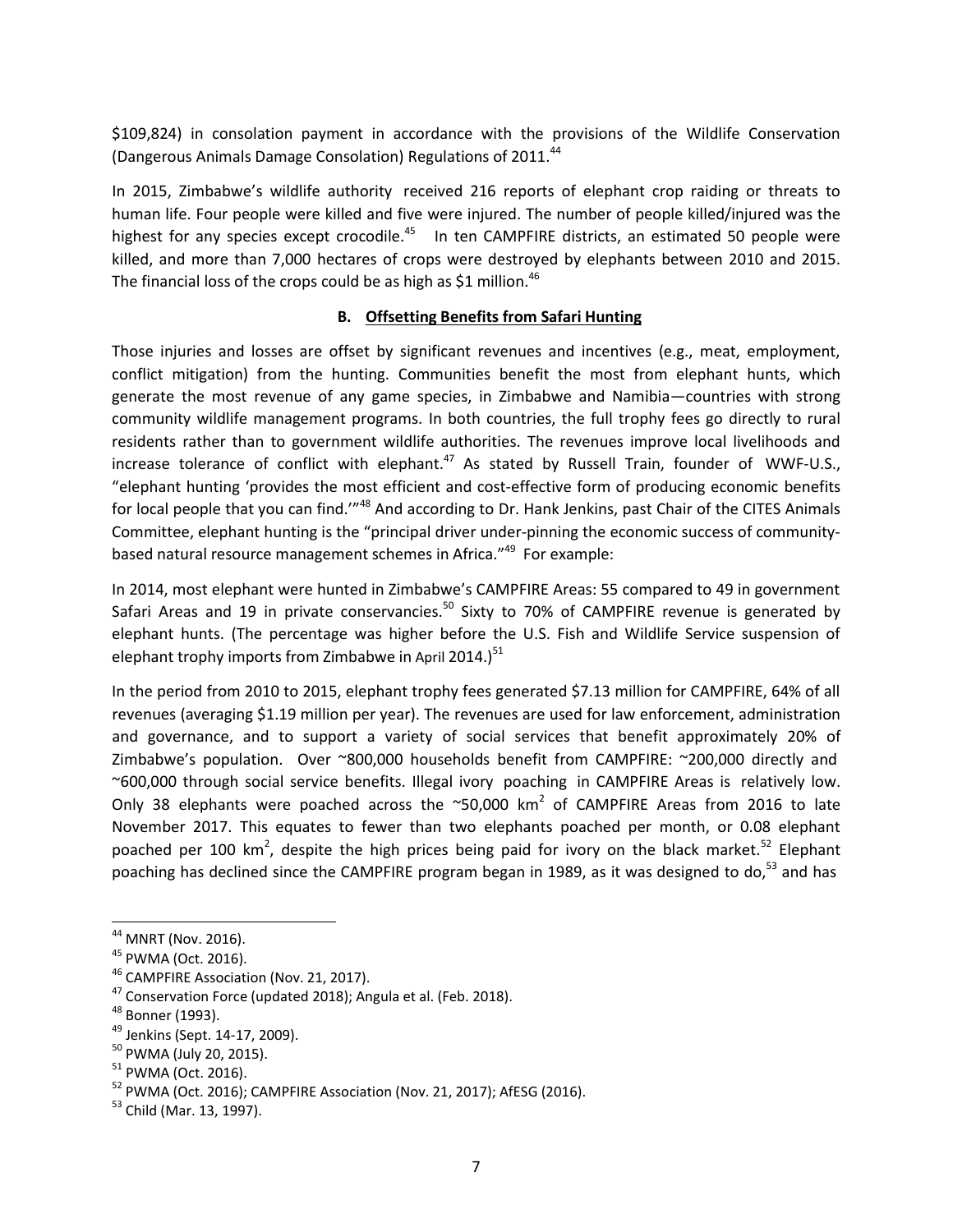remained ever since. The benefits of legal, regulated safari hunting help to create tolerance and a desire to protect the species among the rural poor who receive the revenues, meat, employment, and more.

Similarly, 54.9% of the hunting revenues in Namibia's communal conservancies come from elephant hunts alone (\$917,458 in trophy fees). The conservancies secure otherwise unprotected habitat across 165,000  $km^2$  and benefit 195,000 people. Most conservancies depend on sustainable use, especially hunting, to fund operations. Safari hunting generated approximately N\$ 32 million (~\$2.7 million) in cash revenues and N\$ 10.5 million (~\$883,000) in hunted meat for conservancy residents; over 300 people received salaries as employees of the 55 hunting concessions.<sup>54</sup> All revenues and meat from the elephant hunted in Namibia go to benefit rural residents. The hunting is located in communal conservancies/areas, or hunting proceeds are distributed to the resident communities by agreement with the wildlife authority. Much of the hunting revenue is reinvested in the conservancy, such as the employment of game guards, maintenance of vehicles, response to human-wildlife conflicts, etc.<sup>55</sup> Conservancy residents recognize the benefits from hunting; almost 90% of respondents to a recent survey believed that their community would continue to support or strongly support wildlife on their lands if a hunting ban was enacted.<sup>56</sup>

Before the U.S. suspension of elephant trophy imports from Tanzania, elephant hunts were also important to Tanzania's communal Wildlife Management Areas (WMAs), because by law a hunting client had to book a 21-day safari to hunt elephant. Approximately 500,000 people reside in WMAs, which generated over \$1.3 million in revenues from 2011 to 2014.<sup>57</sup>

In the same vein, because it generates the greatest fees, elephant hunting is important to communities in Zambia's Game Management Areas. Trophy fees are evenly divided between the wildlife authority and resident communities. During the 2012 season, ZMK 1,820,009 (>\$190,000) from 29 elephant hunts was shared with communities. In 2015, although only three elephant were harvested, they generated \$15,000 in revenues for rural communities. In 2016, twelve elephant were harvested and generated \$60,000 for communities. Distributions to communities from all species averaged ZMK 5,721,674 (approx. \$605,295) from 2010‐2015.<sup>58</sup>

In addition to greater tolerance, elephant benefit from added habitat shared by communities. Communal areas protect almost 475,000 km<sup>2</sup> of habitat across Mozambique, Namibia, Tanzania, Zambia, and Zimbabwe.<sup>59</sup> The elephant survive in these areas not by accident, but because of community benefits from safari hunting.

#### **C. Operator Contributions to Rural Community Livelihoods**

Rural communities both participate in and benefit from government fee‐sharing programs and voluntary contributions by hunting operators and hunting clients. In some countries qualifying communities

<sup>&</sup>lt;sup>54</sup> NACSO (2016), p. 53, 61; see also benefits described in Naidoo et al. (Jan. 8, 2016).

 $55$  Pers. comm. (March 2018). The projected results of closing elephant hunting include the reversal of 25 years+ of community-based conservation, as revenues from elephant would decline, reducing community benefits, increasing intolerance, and paving the way for poaching and declining elephant populations.

<sup>&</sup>lt;sup>56</sup> Angula (Feb. 2018).

<sup>57</sup> CWMAC (2016); MNRT/WD (Jan. 21, 2015).

<sup>58</sup> ZAWA (Mar. 2015, updated July 2015); DNPW (Mar. 31, 2017).

<sup>&</sup>lt;sup>59</sup> IUCN Protected Planet; DNPW (2016); ANAC (Oct. 2016); NACSO (2016).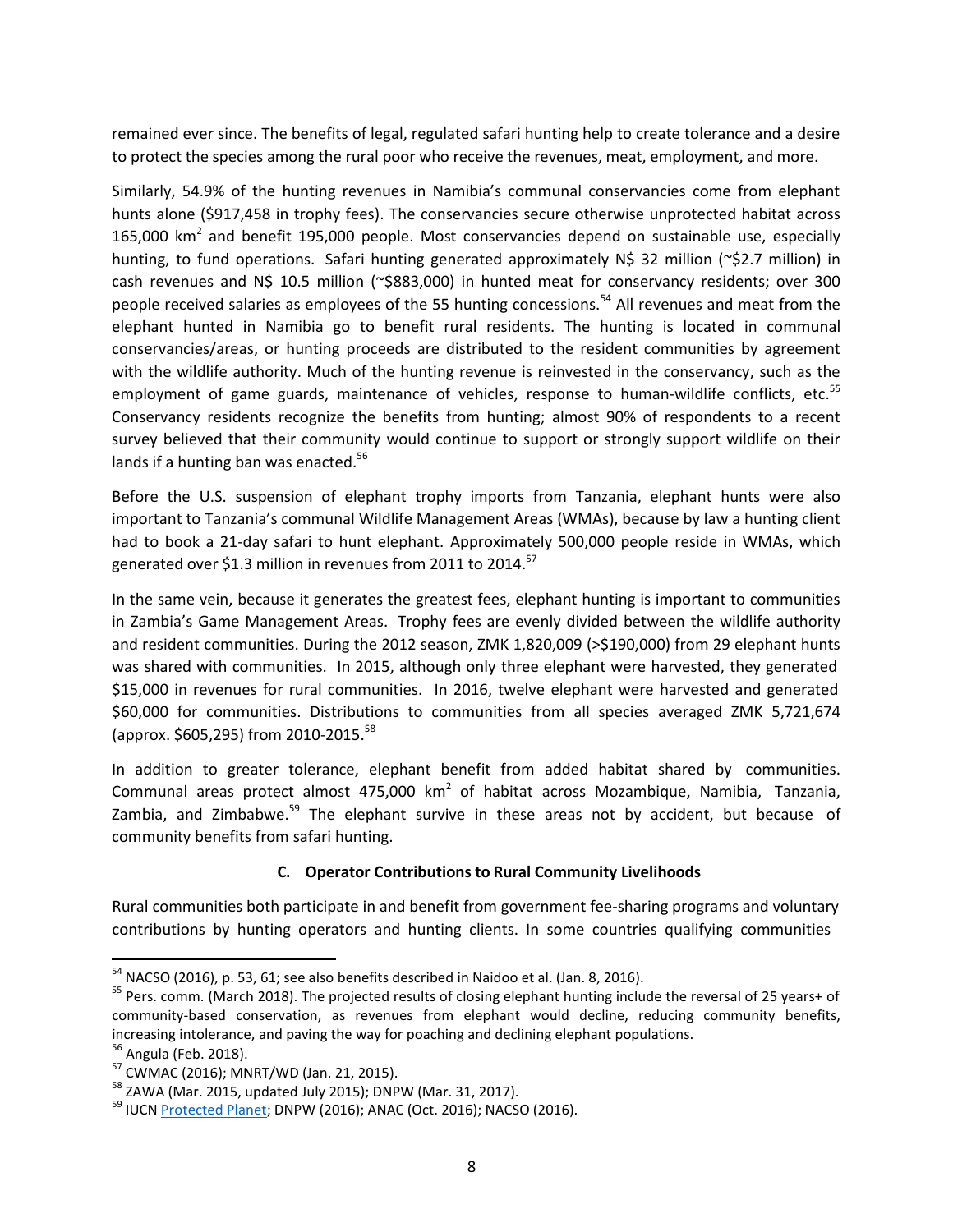receive all or a large share of the hunting permit fees that would otherwise go to the governing agency. Separate operator contributions are mandated by law (as in Tanzania and Mozambique), or by lease agreements (as in Zimbabwe, Zambia, and Namibia), while others are wholly voluntary. All these models tend to build local value and greater tolerance.

Local people are employees and invested participants in hunting operations. These are critical jobs in remote areas with little access to other job opportunities or cash/wages. $60$ 

| <b>Country</b>           | <b>Op. Sample Size</b> | <b>Total (Year)</b>   | <b>Est. Average/Operator</b> |
|--------------------------|------------------------|-----------------------|------------------------------|
| Mozambique <sup>61</sup> | 13                     | \$830,000 (2013-2015) | \$63,846 (Avg.)              |
| Tanzania <sup>62</sup>   | 13 parent companies,   | \$969,546 (2013)      | \$35,909 (2013)              |
|                          | 27 subsidiaries        | \$1,083,042 (2014)    | \$40,113 (2014)              |
|                          |                        | \$1,073,242 (2015)    | \$39,750 (2015)              |
| Zambia <sup>63</sup>     |                        | \$99,900 (2015)       | \$24,975 (2015)              |
| Zimbabwe <sup>64</sup>   |                        | \$525,378 (2015)      | \$35,025 (2015)              |

## **Annual Operator Community Investment (in addition to government fees paid)**

#### **IV. INTERNATIONAL GOVERNMENT AND EXPERT VALIDATION**

The elephant populations of Botswana, Namibia, South Africa, and Zimbabwe were downlisted to CITES Appendix II with an annotation for trophy trade because of the status of those populations and merits of the trade.<sup>65</sup> That annotated downlisting and relevant Resolutions such as Res. Conf. 2.11 (rev.) facilitate elephant trophy trade under CITES. The annotation states it is "[f]or the exclusive Purpose of allowing ... trade in hunting trophies ...." and other enumerated purposes.<sup>66</sup>

The elephant is also listed as "threatened" under the U.S. Endangered Species Act with a special rule requiring proof of enhancement for import of hunting trophies.<sup>67</sup> Enhancement is a finding that the activity is a net benefit, i.e., saves more elephant than are to be taken.<sup>68</sup> The final ESA rule recognized the benefits of safari hunting.<sup>69</sup> The CITES downlisting and the ESA enhancement validate the benefits of safari hunting. The European Union has also acknowledged the net conservation benefits of safari hunting, and under a special regulation, authorizes the import of elephant trophies from Namibia, South Africa, most of Tanzania, Zambia, and Zimbabwe.

Further, elephant populations in those countries are larger today than when those actions were taken. The elephant populations of Botswana, Namibia, Zimbabwe, and South Africa have soared since their

 $60$  Conservation Force (2016); Cooney et al. (2017).

<sup>&</sup>lt;sup>61</sup> ANAC (Jan. 2017).

<sup>&</sup>lt;sup>62</sup> Conservation Force (2016).

<sup>&</sup>lt;sup>63</sup> Conservation Force (2017).

<sup>64</sup> PWMA (Oct. 2016).

<sup>&</sup>lt;sup>65</sup> Other African elephant populations are on CITES Appendix I.

 $66$  The revision of Res. Conf. 2.11 was intended to streamline trophy trade (particularly elephant) because of the importance of legal hunting to range nations. Doc. 9.50 (CoP 9).

 $67$  50 C.F.R. §§ 17.21 & .40(e).

<sup>&</sup>lt;sup>68</sup> Chief of Permits, Enhancement Finding for African Elephants Taken as Sport-hunted Trophies in Zimbabwe On or After January 21, 2016 and On or Before December 31, 2018 (Nov. 16, 2017).

 $^{69}$  57 Fed. Reg. 35473, 35485 (Aug. 10, 1992).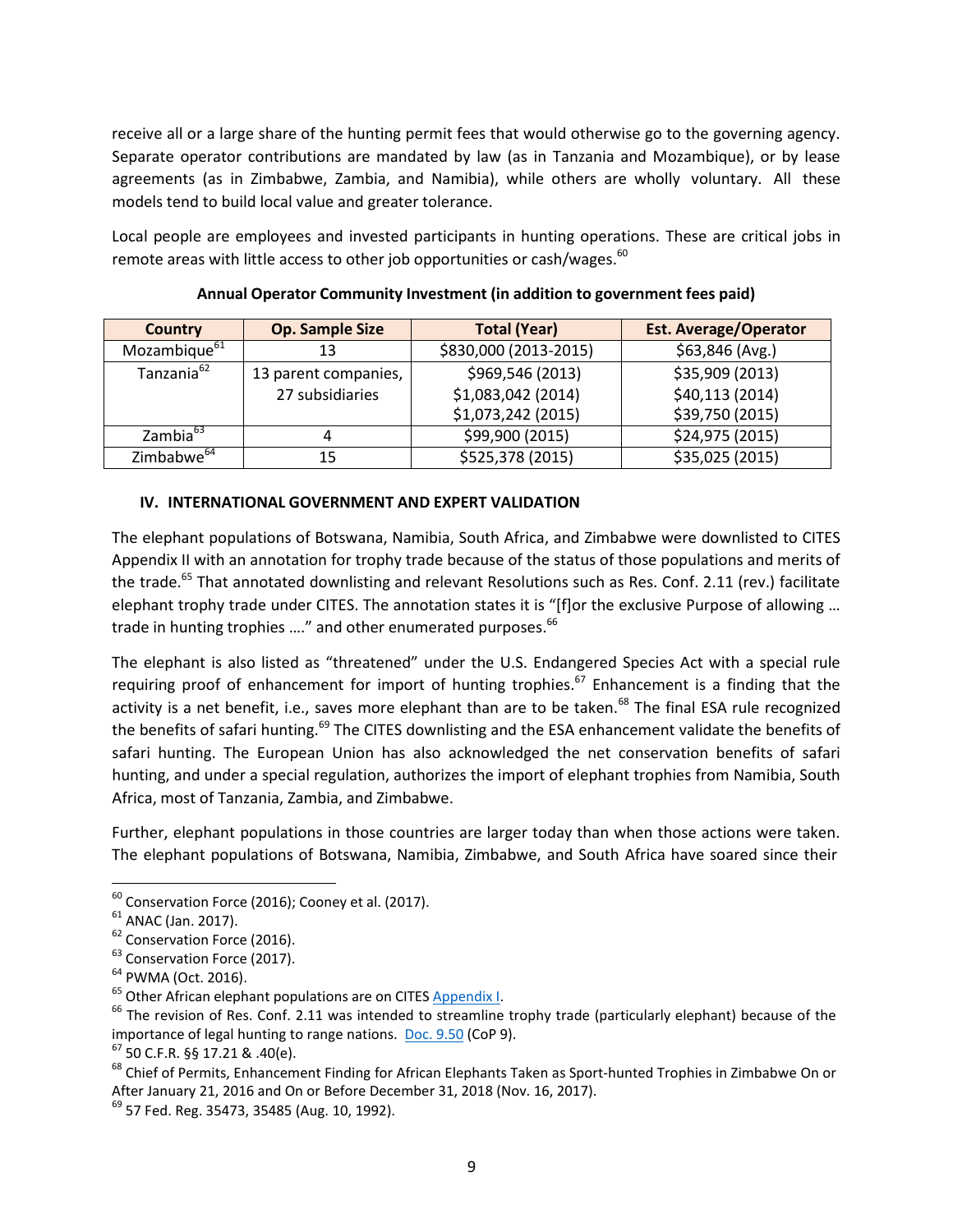CITES downlisting. There were over 90,000 more elephants in these countries in 2016 compared to the size of the populations when downlisted: Botswana's elephant population grew by  $\sim$ 40% (from 79,471 +/‐ 12,715 to 131,626 +/‐ 12,508 in 2016); Namibia's population tripled (from 7,769 +/‐ 1,422 to 22,754 +/‐ 4,305); Zimbabwe's population (thought to be overpopulated) expanded by 20% (from approximately 66,000 to 82,630 +/‐ 8,589); and South Africa's elephant population increased by more than one-third, from approximately 12,300 in 2000 to 18,841 in 2016.<sup>70</sup>

For all these reasons, in addition to the recognition of the international community, expert scientists and conservationists agree that legal, regulated safari hunting benefits elephant conservation. These include representations of the World Wildlife Fund, International Union for Conservation of Nature (IUCN)/ Sustainable Use and Livelihoods Specialist Group, IUCN African Elephant Specialist Group, IUCN African Rhino Specialist Group, Conservation Force, and many more. $71$ 

#### **CONCLUSION**

Legal, regulated safari hunting is a conservation tool uniquely suited to reducing the primary threats to the elephant. It constitutes "conservation hunting" that generates a net benefit to elephant beyond the number taken, i.e., it both grows and protects elephant populations. It is essential to the survival of most elephant, especially including those in fully protected areas when they move beyond park boundaries. Hunting secures vast tracts of elephant habitat, which is the largest share of elephant range in the countries that employ hunting as a conservation strategy. The fact that elephant populations are largest and generally stable or increasing in these countries cannot be ignored. Hunting is the primary means of poaching control on that vast range that otherwise would not likely be guarded (much less wildlife habitat at all). Wildlife authorities depend on the revenues and ecosystem services generated. And the hunting is the principal driver underpinning the economic success of community‐based natural resource management programs in these countries. Calls to ban elephant hunting or further prohibit or impede import of elephant hunting trophies are ill-informed.<sup>72</sup> They would seriously harm elephant. Put simply:

Trophy hunting falls in the category of 'high‐valued tourism ventures' and offers an escape from the poverty trap in which wildlife conservation finds itself over much of southern and eastern Africa. Indeed, for the past 30 years, wildlife on commercial and communal land in Zimbabwe has relied on an income from safari hunting in order to survive. Reducing or removing this source of income is not an act of conservation rather it is an act that will cause the destruction of the resource it seeks to protect.<sup>73</sup>

# **SOURCES**

1. AfESG (African Elephant Specialist Group), African Elephant Status Report (2016).

 $70$  Compare AfESG (2016) with the proposals to amend the CITES Appendices to downlist the elephant of Botswana; Namibia; Zimbabwe; and South Africa.

 $^{71}$  E.g., Cooney et al. (2017); CITES Res. Conf. 17.9 (CoP17 2016); WWF (July 2016); SULi (Apr. 2016); Naidoo et al. (Jan. 8, 2016); Emslie et al. (Mar. 18, 2016); Molewa (Aug. 4, 2015); Lindsey et al. (2012); Lindsey et al. (2007); see also the U.S. Fish and Wildlife Service's many fact-specific enhancement findings.

 $72$  Angula et al. (Feb. 2018).

 $73$  Martin (2014).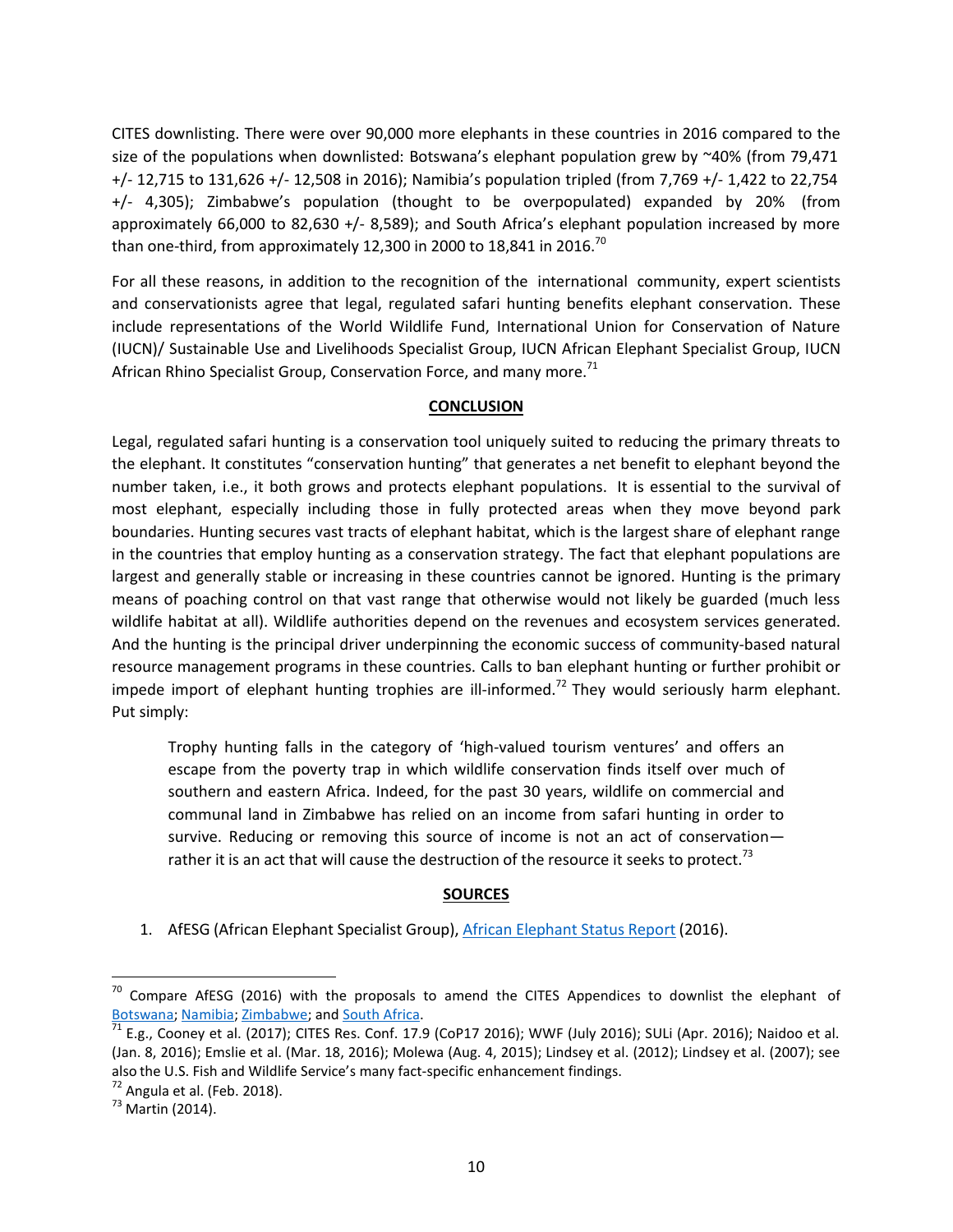- 2. ANAC (National Administration for Conservation Areas), Republic of Mozambique, Non‐ Detriment Findings for *Panthera leo* (Africa Lion) Sport Hunting in Mozambique (Oct. 2016).
- 3. ANAC, Response to Letter from the U.S. Fish and Wildlife Service re: African Lion in Mozambique (Nov. 28, 2016).
- 4. ANAC, Comment on the U.S. Endangered Species Act Review of the Leopard (Jan. 2017).
- 5. T.L. Anderson et al., *Hunting Can Be Good for Lions and Elephants*, WSJ (Nov. 29, 2017).
- 6. H. Angula et al., Local Perceptions of Trophy Hunting on Communal Lands in Namibia, 218 Biological Conservation (Feb. 2018).
- 7. J. Blanc, Loxodonta Africana, The IUCN Red List of Threatened Species (2008).
- 8. R. Bonner, At the Hand of Man: Peril and Hope for Africa's Wildlife (1993).
- 9. CAMPFIRE Association, The Role of Trophy Hunting of Elephant in Support of the Zimbabwe CAMPFIRE Program (Dec. 2016).
- 10. CAMPFIRE Association, Press Statement on Lifting of the Suspension of Elephant Trophy Imports into America (Nov. 21, 2017).
- 11. B. Child, Testimony Before the Subcommittee on Fisheries, Conservation, Wildlife, and Oceans of the Committee on Resources, U.S. House of Representatives (Mar. 13, 1997).
- 12. CITES Res. Conf. 17.9.
- 13. CITES, Status of Elephant Populations, Levels of Illegal Killing and the Trade in Ivory (Nov. 2017).
- 14. Conservation Force, Community Benefits Chart (updated 2018).
- 15. Conservation Force, Tanzania Operators Summary Report (2016).
- 16. Conservation Force, Zambia Operators Summary Report (2017).
- 17. R. Cooney at al., The Baby and the Bathwater: Trophy Hunting, Conservation and Rural Livelihoods, 68 Unasylva 249 (2017).
- 18. CWMAC (Community Wildlife Management Areas Consortium), The Role of Local Communities in Enhancing Wildlife Conservation in Tanzania (2016).
- 19. A. Dickman, **Ending Trophy Hunting Could Actually Be Worse for Endangered Species, CNN (Nov.** 24, 2017).
- 20. E. DiMinin et al., Banning Trophy Hunting Will Exacerbate Biodiversity Loss, Trends in Ecology & Evolution (Jan. 2016).
- 21. DNPW (Department of National Parks and Wildlife), Republic of Zambia, Enhancement and Non‐ Detriment Findings for African Lion Sport Hunting in Zambia (May 2016).
- 22. DNPW, Information on Elephant Sport Hunting in Zambia (Mar. 31, 2017).
- 23. R. Emslie et al., Prince William Is Talking Sense—Trophy Hunting Is Crucial to Conservation, The Independent (Mar. 18, 2016).
- 24. GPTF (Game Products Trust Fund), Fund Management Office, Report on the Activities of the GPTF: 2012‐2016 (Sept. 2016).
- 25. R.W.G. Jenkins, Recreational Hunting as a Conservation Tool: Successes, Failures and Challenges, in the Proceedings of the World Symposium: Ecologic and Economic Benefits of Hunting (Sept. 14‐17, 2009).
- 26. B. Keakabetse, Botswana: Communities to Lobby for Exemptions to Hunting Ban, Southern and East African Tourism Updated Daily (June 2, 2016).
- 27. P.A. Lindsey et al., Economic and Conservation Significance of the Trophy Hunting Industry in Sub‐Saharan Africa, 134 Biological Conservation 455 (2007).